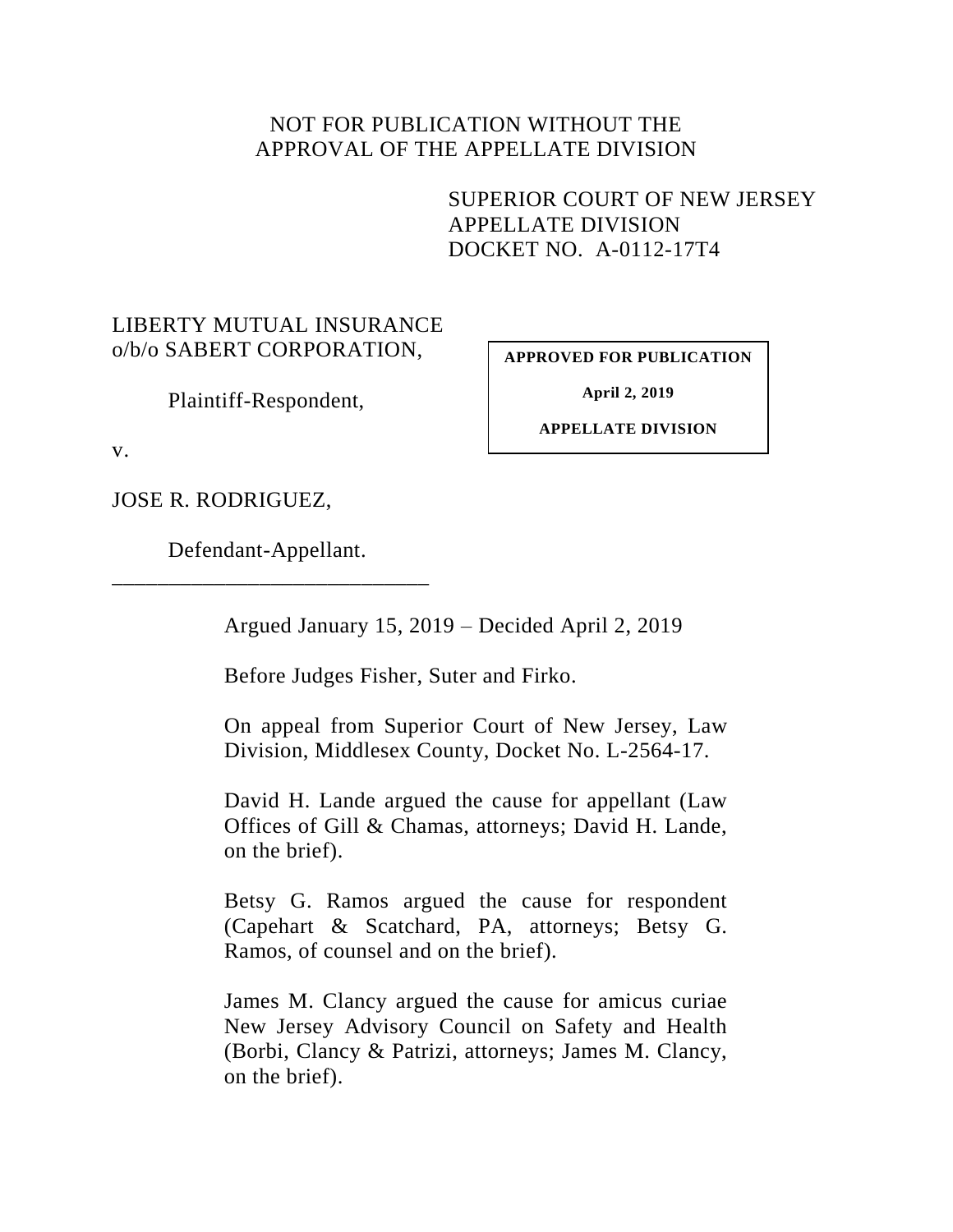The opinion of the court was delivered by

FIRKO, J.S.C. (temporarily assigned).

Defendant Jose R. Rodriguez (Rodriguez) appeals from an order entered by the trial court granting plaintiff Liberty Mutual Insurance's (Liberty) application for reimbursement for its workers' compensation benefits paid to Rodriguez from his third-party recovery based on the fee ratio calculated for the overall settlement and not the sliding scale set forth in Rule 1:21-7. We affirm.

The relevant facts are not disputed and the matter was ripe for disposition. See, e.g., Brill v. Guardian Life Ins. Co. of Am., 142 N.J. 520, 540 (1995). Rodriguez was injured during the course of his employment at Sabert Corporation in 2012. Liberty was the workers' compensation carrier for Sabert. Rodriguez retained the Gill & Chamas law firm (law firm) to represent him in his workers' compensation matter and the third-party action against the tortfeasor. Rodriguez entered into an Agreement to Provide Legal Services in 2002 that provided the law firm would receive a fee, under the 2012 version of Rule  $1:21-7(c)$ , as follows:

- (1) 33[.33]% of the first \$500,000 recovered;
- (2) 30% on the next \$500,000 recovered;
- (3) 25% on the next \$500,000 recovered;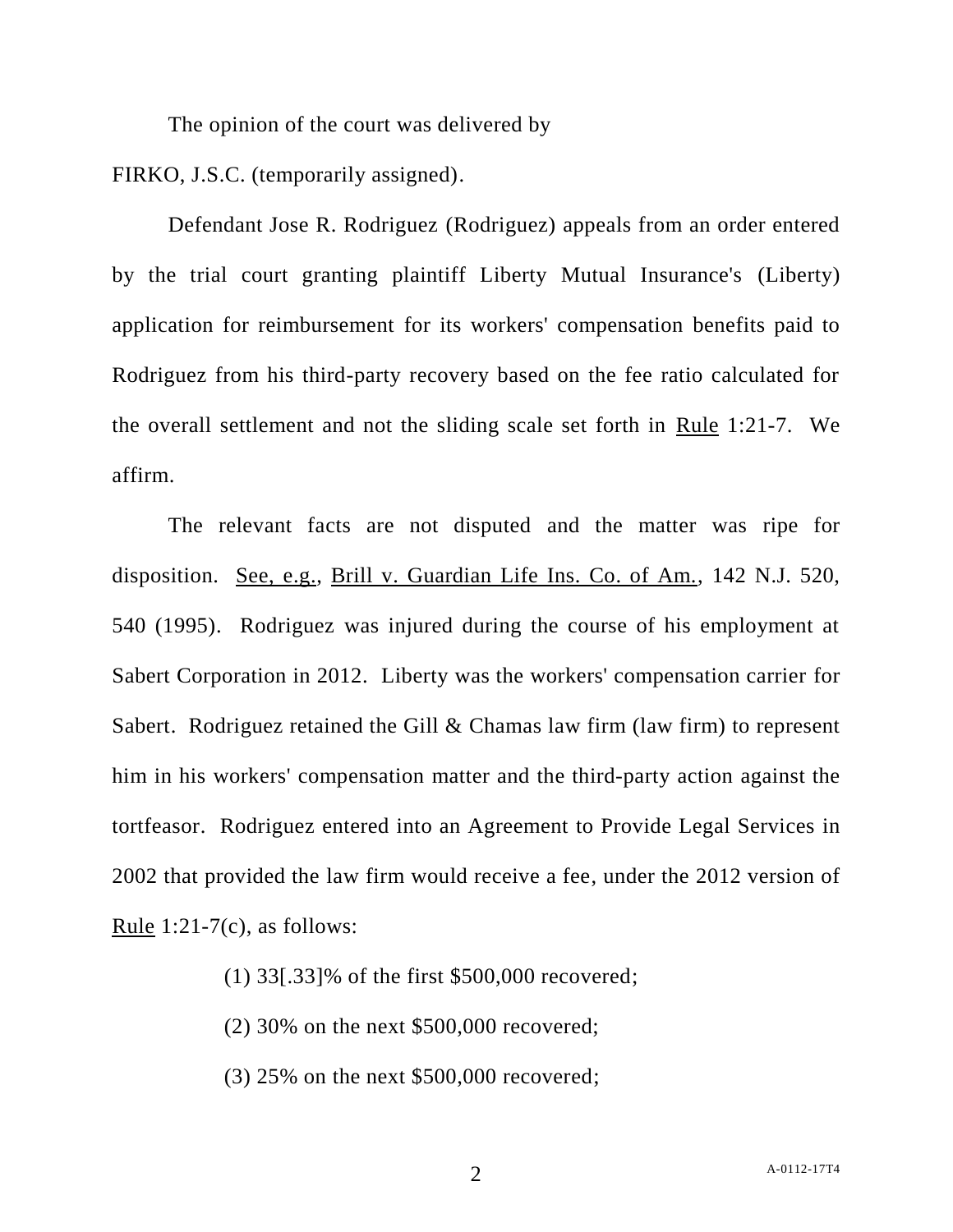(4) 20% on the next \$500,000 recovered; and

(5) on all amounts recovered in excess of the above by application for a reasonable fee in accordance with the provisions of paragraph (f) hereof.<sup>[1]</sup>

A settlement was achieved on behalf of Rodriguez with the tortfeasor for \$1.2 million dollars. The parties stipulated that Rodriguez's workers' compensation benefits totaled  $$148,590.40$ <sup>2</sup> Liberty asserted its rights to reimbursement of its lien under N.J.S.A. 34:15-40(b) (Section 40) from the third-party settlement. Section 40 makes clear that the remedies provided the employee by the workers' compensation laws do not preclude an employee from pursuing damages from a tortfeasor, referred to in Section 40 as the "third person":

> In the event that the employee or his dependents shall recover and be paid from the said third person or his insurance carrier, any sum in release or in judgment on account of his or its liability to the injured employee or his dependents, the liability of the employer under this statute thereupon shall be only such as is hereinafter in this section provided.

l

<sup>&</sup>lt;sup>1</sup> Rule 1:21-7(c) was amended in 2014 and the sliding scale now applies to the first \$750,000 recovered.

<sup>&</sup>lt;sup>2</sup> It is undisputed that \$129,488.46 was paid on behalf of Rodriguez for medical expenses and \$19,101.94 in indemnity for a total of \$148,590.40.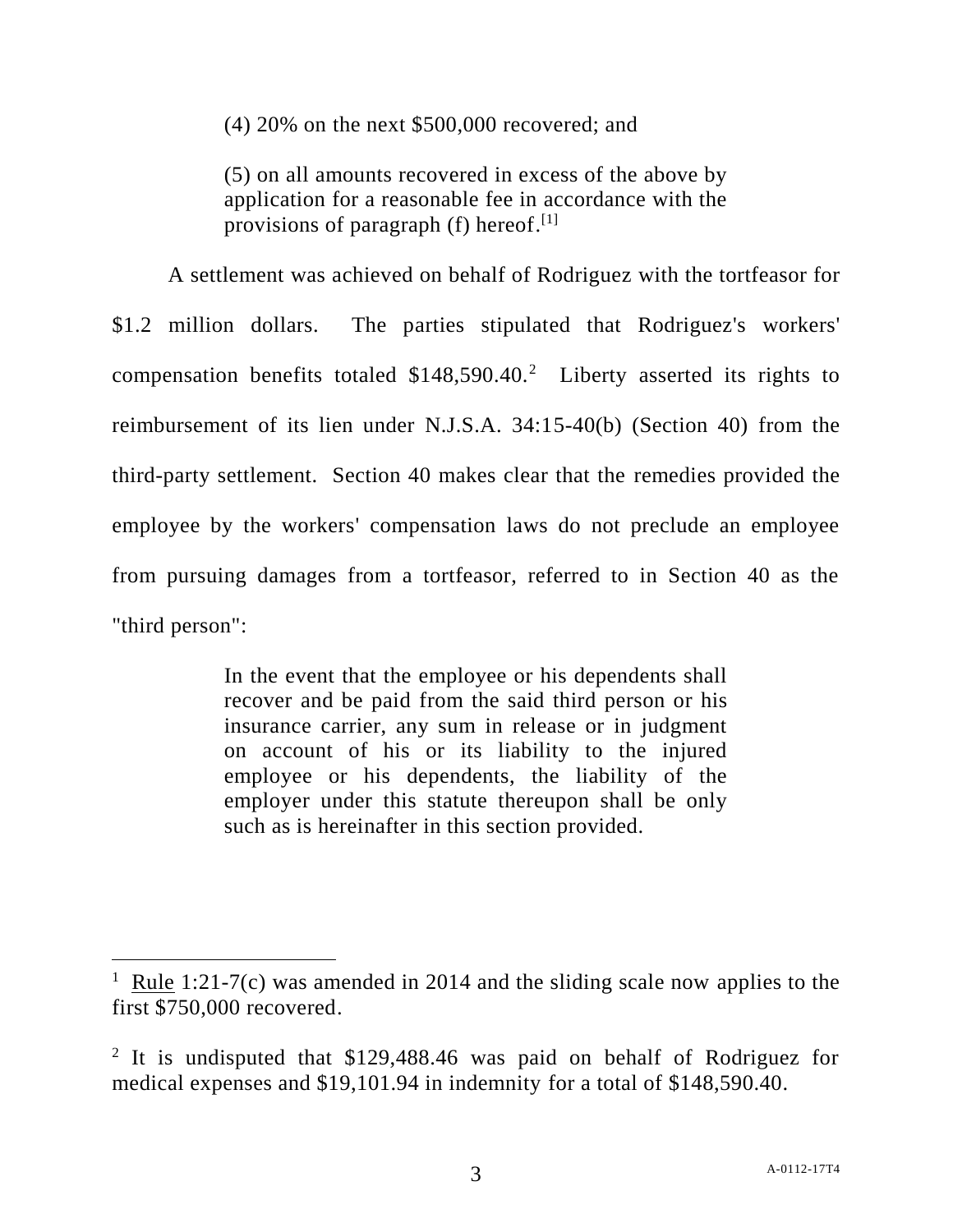In this statutory scheme, Section 40 then provides for reimbursement to the employer or its insurance carrier when an employee receives a recovery from the third person in the following way:

> If the sum recovered by the employee or his dependents from the third person or his insurance carrier is equivalent to or greater than the liability of the employer or his insurance carrier under this statute, the employer or his insurance carrier shall be released from such liability and shall be entitled to be reimbursed, as hereinafter provided, for the medical expenses incurred and compensation payments theretofore paid to the injured employee or his dependents less employee's expenses of suit and attorney's fee as hereinafter defined.

The law firm sent Liberty a check for \$98,310.26, net of its attorney's fees, calculated at 33.33% and costs, denoting it as "payment in full." The \$98,310.26 check amounted to only 66.67% of the \$148,590.40 in workers' compensation benefits, and not 69.44%. Liberty disagreed with that calculation, and asserted the law firm was only entitled to an attorney fee calculated at 30.56%, or the sum of \$102,431.17, because the overall percentage paid by Rodriguez in fees was 30.56%, plus \$750 for expenses of suit. 3

 $\overline{a}$ 

As used in this section, "expenses of suit" shall mean such expenses, but not in excess of \$750 and (continued)

<sup>3</sup> N.J.S.A. 34:15-40(e) provides: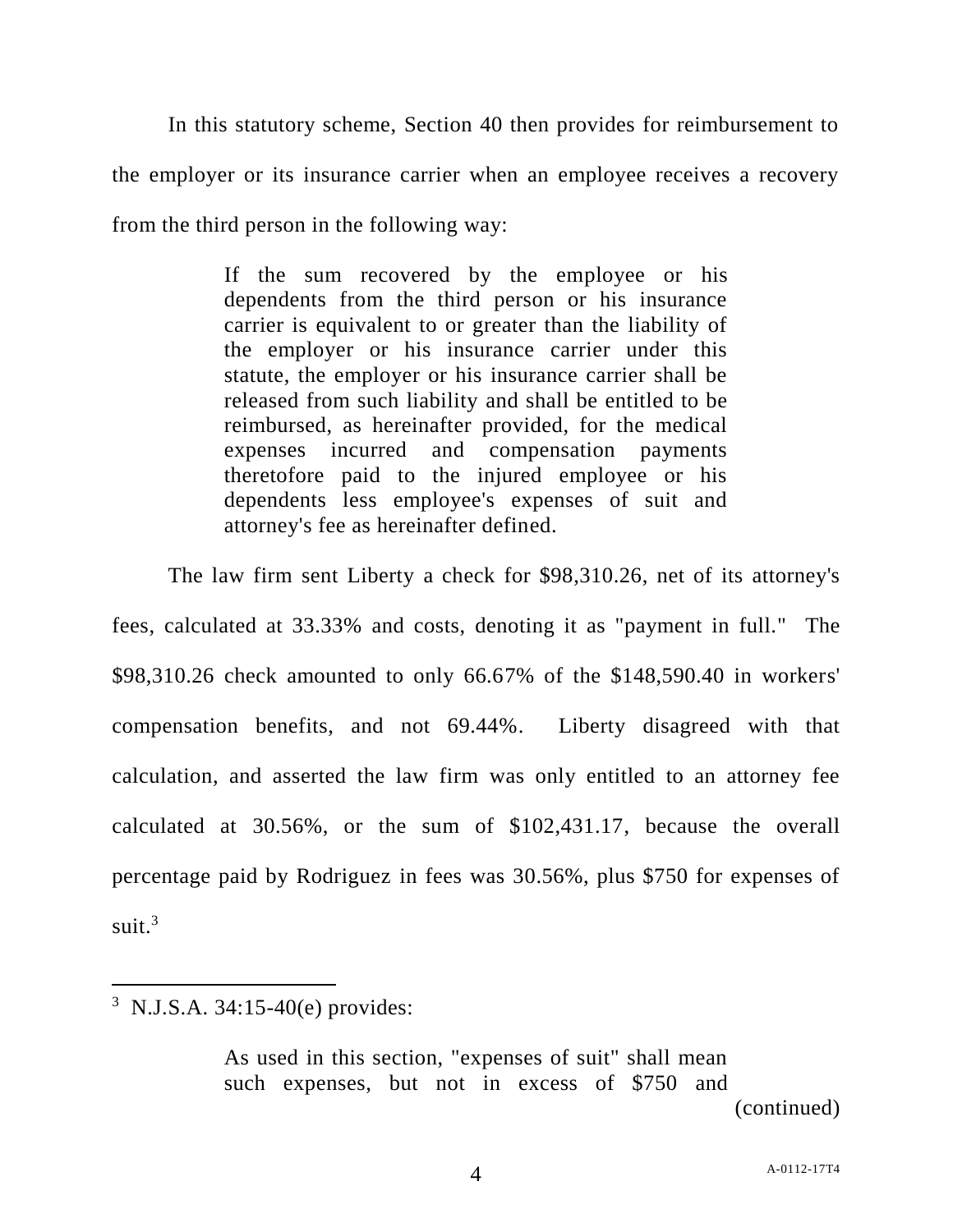In arriving at its calculation, Liberty argued that in the third-party action, the law firm was entitled to 33.33% of the first \$500,000 recovered, or \$166,666.67; 30% of the next \$500,000 recovered, or \$150,000; and 25% of the remaining \$200,000 recovered, or \$50,000, for a total fee of \$366,666.67. The third-party counsel fee equaled 30.56% of Rodriguez's \$1.2 million settlement. Liberty filed an order to show cause and verified complaint on behalf of Sabert Corporation seeking reimbursement of the difference, \$4120.91, claiming that the percentage should be calculated based upon the actual fee paid and not the settlement recovered. Rodriguez opposed the application.<sup>4</sup>

The trial judge determined that:

[Rodriguez] paid \$366,666.67 in attorney's fees, which constitutes 30.56[%] of his settlement. This 30.56[%] is less than the 33[.33] limit of the statute and

(continued)

 $\overline{a}$ 

"attorney's fee" shall mean such fee, but not in excess of 33.33% of that part of the sum paid in release or in judgment to the injured employee or his dependents by such third person or his insurance carrier to which the employer or his insurance carrier shall be entitled in reimbursement under the provisions of this section, but on all sums in excess thereof, this percentage shall not be binding.

<sup>4</sup> The record indicates that no adjudication of permanency had been made at the time the order to show cause and verified complaint were filed. This was confirmed by counsel at the time of oral argument.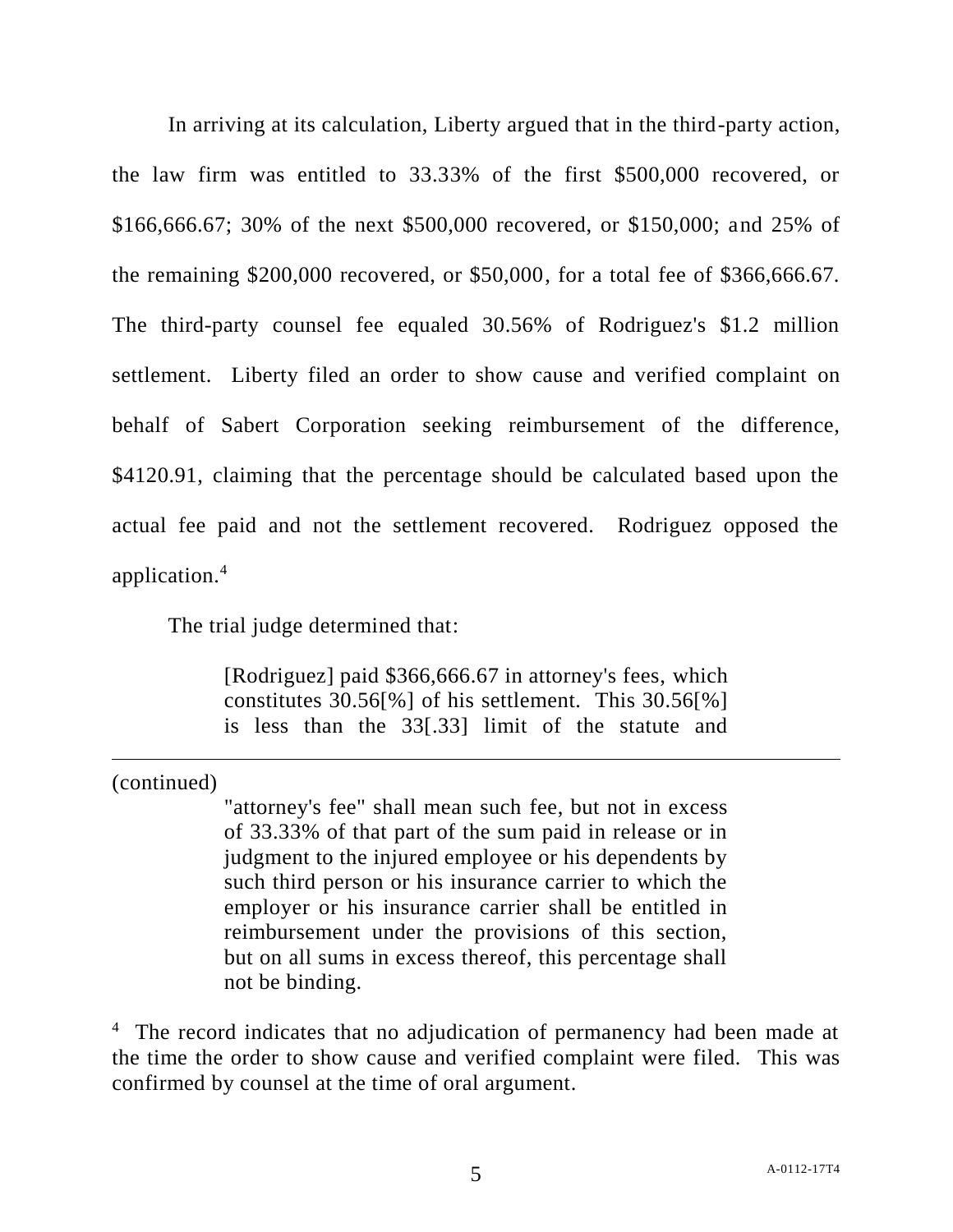therefore represents the percentage of attorney's fees that [Rodriguez] is responsible for. Caputo v. Best Foods, Inc., 17 N.J. 259[, 268 (1955)].

The fee ratio shall not exceed that actually borne by the insured.

Accordingly, the [c]ourt finds that [Rodriguez] is to reimburse \$102,431.17 for the worker[s'] compensation benefits to [Liberty] based upon a reimbursement rate of 69.44[%] and subtracting \$750 of court expenses.

As [Rodriguez] has already reimbursed [Liberty] in the amount of \$98,310.26, the [c]ourt orders [Rodriguez] to reimburse [Liberty] the outstanding \$4120.91.

Rodriguez was assessed a 69.44% credit against future workers' compensation benefits paid on his behalf.

The trial judge found that Rodriguez's reliance on McMullen v. Maryland Casualty Company, 127 N.J. Super. 231 (App. Div. 1974) was "misplaced" because:

> Taking into account the three leading cases construing N.J.S.A. 34:15-40 of Teller v. Major Sales Inc., 64 N.J. 143 (1974); Caputo [], 17 N.J. 259 []; and Dante v. Gotelli, 17 N.J. 254 (1955), the [A]ppellate [D]ivision in McMullen noted that although these cases all involved tort recoveries obtained before Rule 1:21-7 became effective, the following is clear. Where the fee arrangement between plaintiff and his attorney is for a fee whether contingent or on a fee for service basis which equals a percentage of less than one-third of the recovery, the carrier would pay only a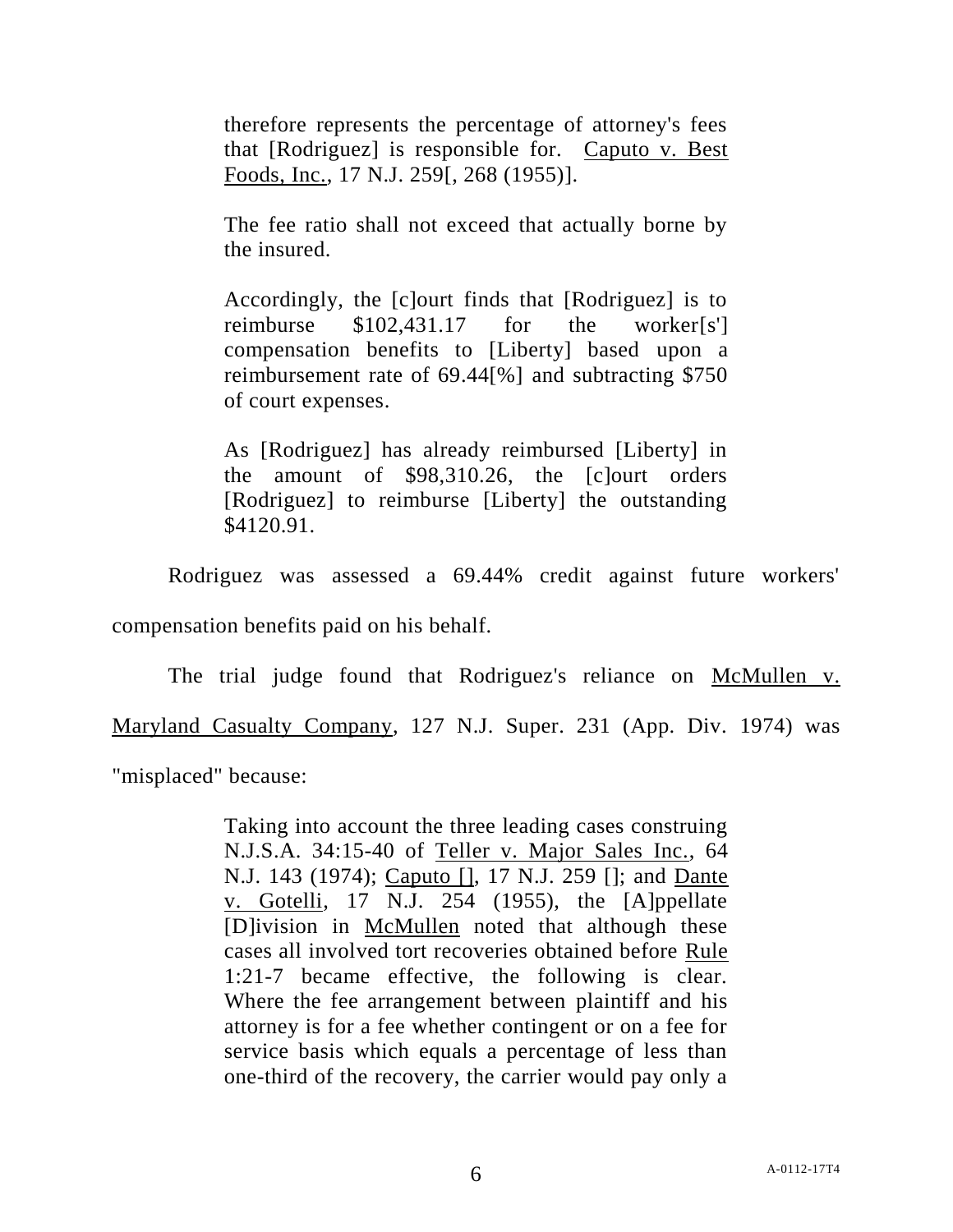lesser percentage of his lien as a fee[.] McMullen, 127 N.J. Super. at 235.

And calculating the employer's pro rata shares of attorney's fees, the [A]ppellate [D]ivision in McMullen found the lien or share to be 33[.33%] of the employee's total compensation exposure.

Recognizing that the McMullen court concluded that "it is not evident that Rule 1:21-7 was intended to modify the statute, the statute should control and the lienor should not be made to pay more than 33 and a third of the lien or any portion thereof as a fee," the trial judge disavowed that holding and relied upon Caputo.

In his appeal, Rodriguez argues that the trial judge erred in ruling that the pro rata share of attorney's fees should be determined using a gross average of the sliding scale attorney's fees paid in the third-party case rather than the sliding scale basis set forth in Rule 1:21-7 and the Agreement to Provide Legal Services. Because Section 40 was enacted prior to the implementation of the sliding scale contingent fee, Rule 1:21-7(c), Rodriguez argues that case law is precedential on this issue.<sup>5</sup> Liberty argues that Rodriguez ignores the fact that the total percentage of fees paid equaled 30.56% of the \$1.2 million settlement (\$1,200,000 divided by \$366,666.67 equals 30.56%), and not at the sliding

 $\overline{a}$ 

 $5$  Rule 1:21-7(c) became effective January 31, 1972.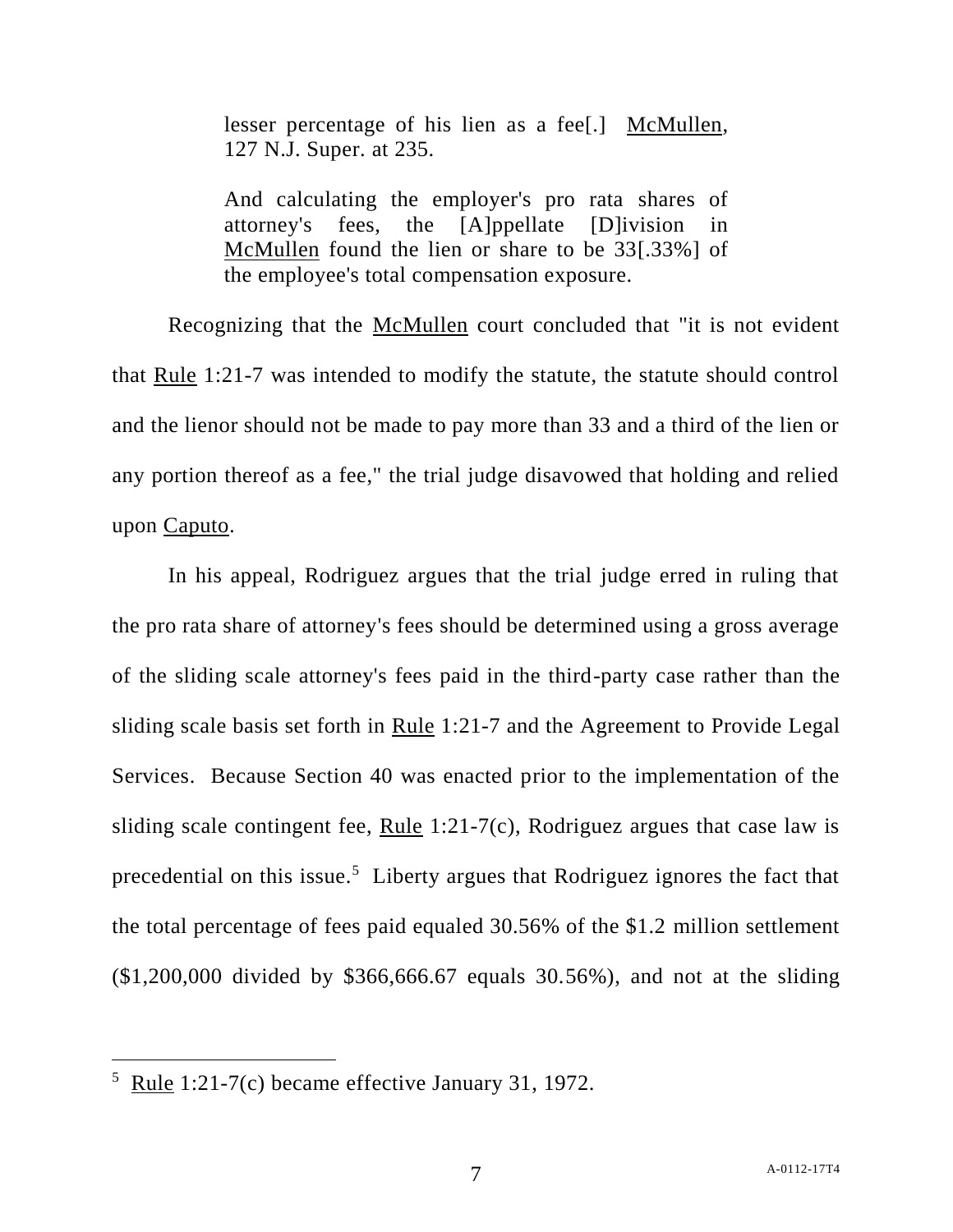scale rate of 33.33% applicable to the first level of the sliding scale of Rule 1:21-7, which is the first \$500,000 recovered, relying upon McMullen.

We are convinced that the arguments raised on appeal lack merit. Our Supreme Court in Caputo held:

> subdivision (b) obviously has reference to reimbursement for the payments actually made, and not to the base for the assessment of the attorney's fee provided by subdivision  $(e)$ .... [Therefore] the fee ratio shall not exceed that actually borne by the injured workman.

[17 N.J. at 267 (emphasis added).]

In Teller v. Major Sales, Inc., 64 N.J. 143, 148 (1974) our Supreme Court cited Caputo with approval. The defendant (employer) paid the plaintiff (employee) \$30,238.50 in workers' compensation benefits in Teller, and \$75,000 was recovered in a third-party action. Id. at 144. Applying Rule 1:21-7(c) yielded a \$21,111.09 contingent fee, or 28.14% of the \$75,000 amount. Id. at 144-45. Our Supreme Court held that pursuant to N.J.S.A. 34:15-40(b), the defendant-employer's pro rata share was 28.14% of the \$30,238.50 "to which the attorney's fee in the third-party settlement actually worked out." Id. at 148.<sup>6</sup>

 $\overline{a}$ 

<sup>&</sup>lt;sup>6</sup> The net effect was the defendant-employer (or its workers' compensation carrier) paid \$8509.11 towards the counsel fee in the third-party action.